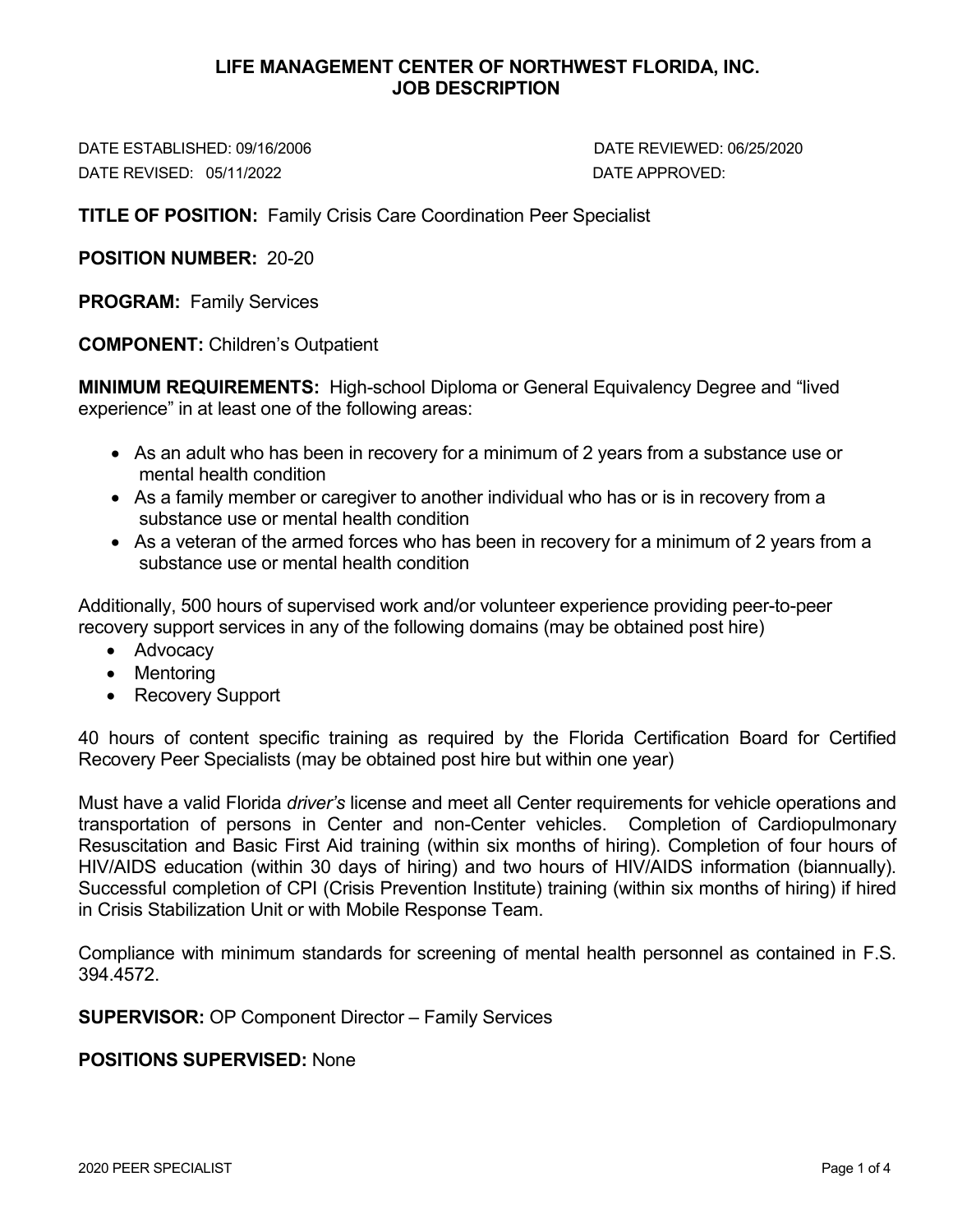## **WAGE AND HOUR STATUS:** NON-EXEMPT

#### **DESCRIPTION OF DUTIES AND RESPONSIBILITIES[1](#page-1-0):**

**ESSENTIAL FUNCTIONS: (**Essential functions of this position are listed below. The position also includes additional functions as needed and/or assigned by supervisor.)

- 1. Provide peer counseling and support, drawing on common experiences as a peer, to validate individuals' experiences and to provide guidance and encouragement.
- 2. Serve as a mentor to promote hope and empowerment.

Provide services Monday through Friday, 8am to 5pm, with flexibility for weekends and nights as needed.

- 3. Begin contact attempts with referred families within 24 hours of receipt of referral.
- 4. Maintain a minimum of three (3) contacts per week, per family, for the first 30 days of service delivery, with continued weekly contact for the duration of participation in the program.
- 5. Act as an interpreter to help non-mental health consumer team members better understand and empathize with each person's unique and subjective experience and perceptions.
- 6. Provide expertise and consultation from a peer perspective to the entire team concerning the person's experiences with symptoms of mental illness, the effects and sideeffects of medications, response to and opinions of treatment, and experiences of recovery.
- 7. Collaborate with the team to promote a team culture in which each person's point of view, experiences, and preferences are recognized, understood, and respected, and in which selfdetermination and decision-making in treatment planning are maximized and supported.
- 8. Help family members and consumers of mental health services to identify, understand, and combat stigma and discrimination associated with mental illness and develop strategies to reduce self-stigma.

<span id="page-1-0"></span> $1$  Expectations regarding quality and quantity of work are further delineated in the criteria-based performance appraisal.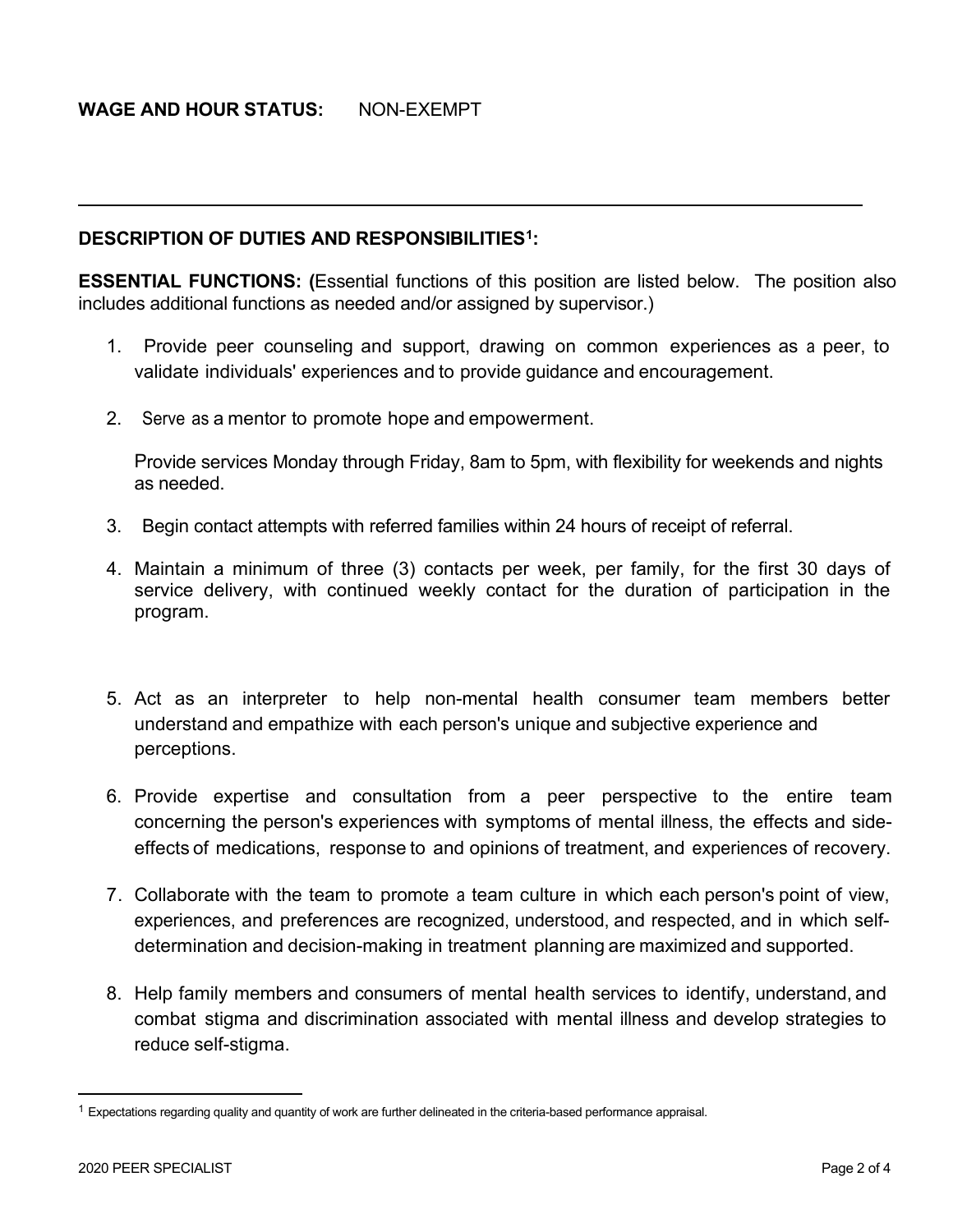- 9. Help other team members identify and understand culture-wide stigma and discrimination against people with mental illness and develop strategies to eliminate stigma within the team.
- 10. Collaborate with the team to ensure the protection of rights in order to help individuals understand their rights and grievances or complaint procedures.
- 11. Increase awareness of and support participation in consumer self-help programs and consumer advocacy organizations that promote recovery.
- 12. Serve as the liaison between the team and consumer-run programs such as self-help groups or support groups.
- 13. Assist in the provision of ongoing assessment of individual and family functioning and response to services. Provide input to the treatment team to effect appropriate planning changes that ensure immediate and appropriate interventions are provided in response to changes in the person/family status or functioning, or family issues which place the persons or family at risk (e.g., suicidality).
- 14. Perform mentoring, problem solving, encouragement and support.
- 15. Provide work-related supportive services such as assistance securing necessary clothing and grooming supplies, wake-up calls, and transportation.
- 16. Provide ongoing assessment, problem solving, side-by-side services, skill teaching, support (prompts, assignments, encouragement), and environmental adaptations to assist with activities of daily living.
- 17. Provide side-by-side support, coaching and encouragement for socialization (going to community activities, including activities offered by consumer-run peer support organizations).
- 18. Help plan and carry out leisure time activities on evenings, weekends, and holidays.
- 19. Organize and lead individual and group social and recreational activities to help persons structure their time, increase social experiences, and provide opportunities to practice social skills.
- 20.Provide practical help and supports, mentoring, advocacy, coordination, side-by-side individualized support, problem solving, direct assistance and supervision to help persons obtain the necessities of daily living including:
	- medical and dental health care;
	- legal and advocacy services;